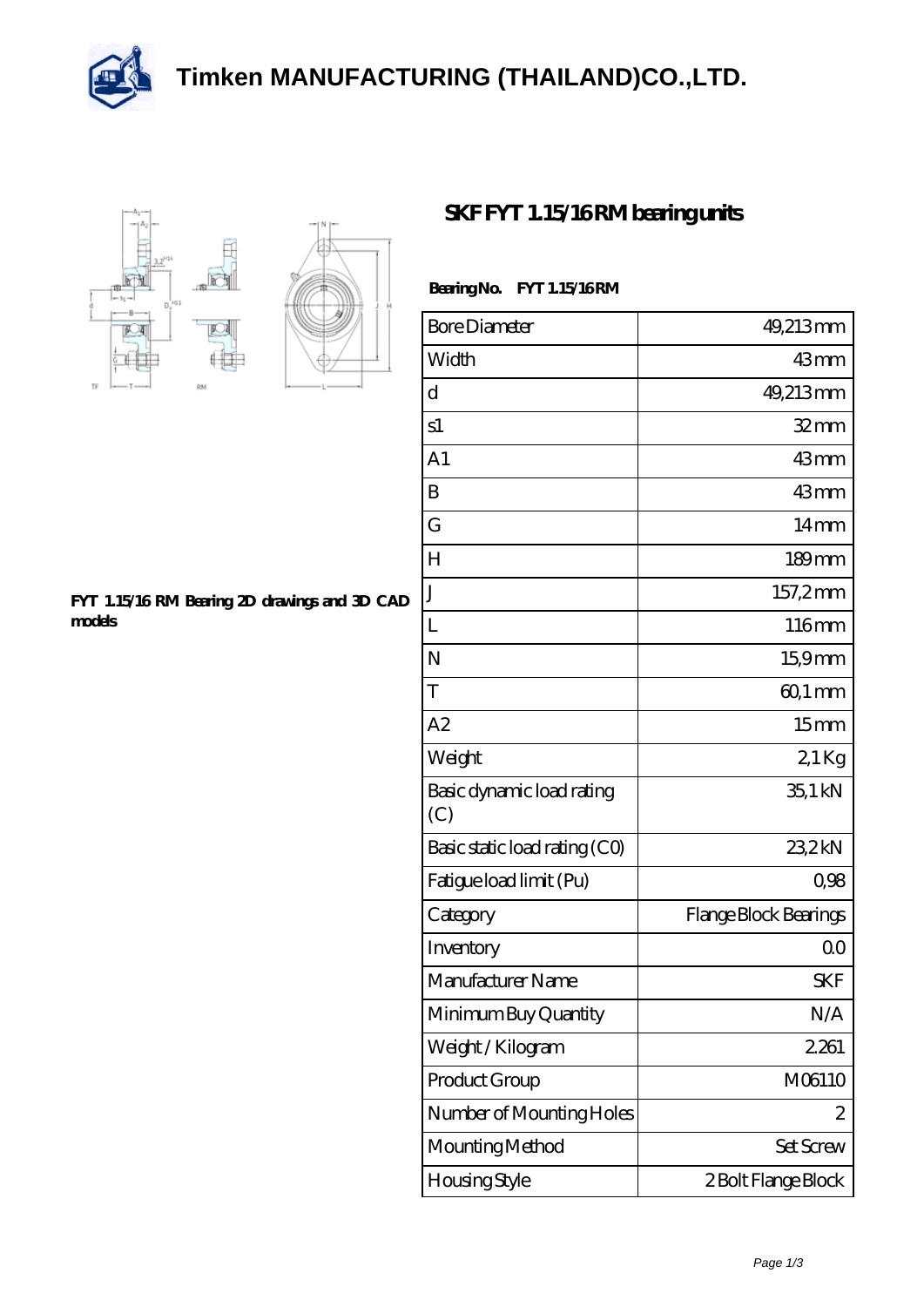

**[Timken MANUFACTURING \(THAILAND\)CO.,LTD.](https://m.thereclaimer.net)**

| Rolling Element                       | <b>Ball Bearing</b>                                                                                                                                                                                                |
|---------------------------------------|--------------------------------------------------------------------------------------------------------------------------------------------------------------------------------------------------------------------|
| Housing Material                      | Cast Iron                                                                                                                                                                                                          |
| Expansion / Non-expansion             | Non-expansion                                                                                                                                                                                                      |
| Mounting Bolts                        | $9/16$ Inch                                                                                                                                                                                                        |
| Relubricatable                        | Yes                                                                                                                                                                                                                |
| <b>Insert Part Number</b>             | YAT 210 115                                                                                                                                                                                                        |
| Seals                                 | M Seal                                                                                                                                                                                                             |
| Housing Configuration                 | 1 Piece Solid                                                                                                                                                                                                      |
| Pilot Configuration                   | No Pilot                                                                                                                                                                                                           |
| Inch - Metric                         | Inch                                                                                                                                                                                                               |
| Long Description                      | 2 Bolt Flange Block;<br>1-15/16" Bore; 62" Bolt<br>Circle; 6-3/16" Bolt Spacing;<br>1 Piece Solid; Set Screw<br>Mount; Cast Iron; Ball<br>Bearing 1-11/16" Length<br>Thru Bore; Relubricatable;<br>M <sub>Se</sub> |
| Other Features                        | Single Row   Standard Duty<br>Narrow Inner Race   Open<br>End   Y Bearing                                                                                                                                          |
| Category                              | Flange Block                                                                                                                                                                                                       |
| <b>UNSPSC</b>                         | 31171501                                                                                                                                                                                                           |
| Harmonized Tariff Code                | 8483204040                                                                                                                                                                                                         |
| Noun                                  | Bearing                                                                                                                                                                                                            |
| Keyword String                        | Flanged                                                                                                                                                                                                            |
| Manufacturer URL                      | http://www.skf.com                                                                                                                                                                                                 |
| Manufacturer Item Number              | FYT 1.15/16RM                                                                                                                                                                                                      |
| Weight/LBS                            | 47                                                                                                                                                                                                                 |
| <b>Bolt Spacing</b>                   | 6188Inch   157.175<br>Millimeter                                                                                                                                                                                   |
| Nominal Bolt Circle<br>Diameter Round | 62Inch   157 Millimeter                                                                                                                                                                                            |
| Cartridge Pilot Diameter              | OInch   OMillimeter                                                                                                                                                                                                |
| Cartridge Pilot Depth                 | OInch   OMillimeter                                                                                                                                                                                                |
|                                       |                                                                                                                                                                                                                    |